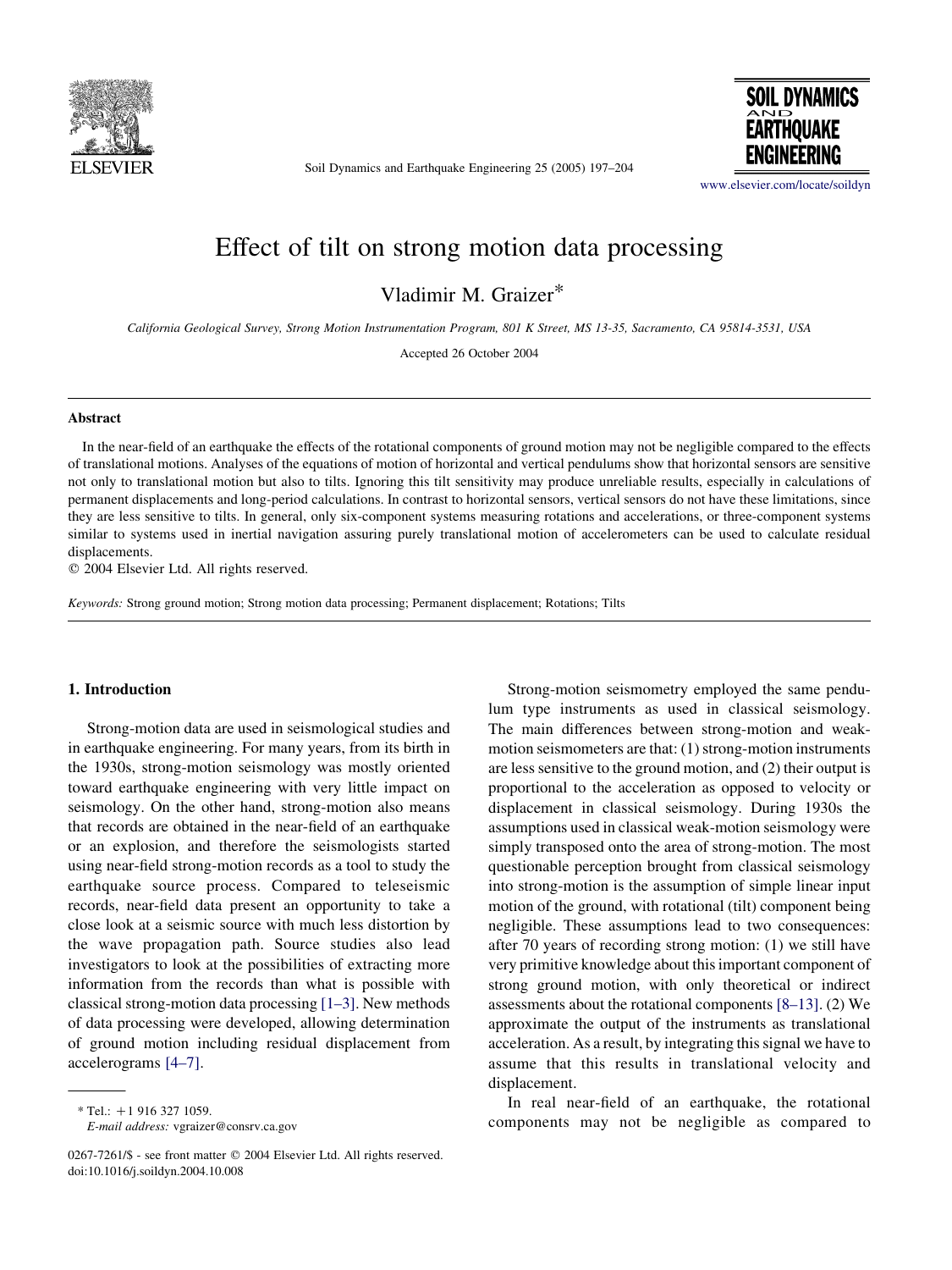accelerations of the linear motion. As a result, the records that are assumed to represent translational accelerations are actually a sum of acceleration and tilt (it is well-known that the same type of pendulums can also be used as tiltmeters in the low frequency range).

Evidently, in the near-field of an earthquake it is necessary to measure all six components of the motion: three linear and three rotational. There are different ways of implementing this [\[14–21\].](#page-7-0) The general solution is to combine the three linear motion sensors with the corresponding three rotational ones at the same point of measurement. Another way is to assure that the seismic sensors are moving strictly linearly in space, for example, by using a gyroscopic platform (similar to the inertial navigation).

The need to consider rotational motions becomes especially important now because of the new trends in technology and data processing. Recently developed high-resolution digital accelerographs provide new possibilities for data processing, but must be applied carefully, and with full understanding of the basics and the possible errors in data recording. Different groups of researchers apply various techniques of acceleration data processing including permanent displacement calculations, but this can be done only if certain conditions apply.

### 2. Theory of the pendulum

Looking at the basic equation of pendulum motion one can discover the following interesting fact: it is written differently in different classical seismological sources [\[14,22,23\]](#page-7-0).

The differential equation of a horizontal pendulum oscillating in a horizontal plane can be written as



Fig. 1. Schematic representation of three transducers in an accelerograph. The coordinate axes  $X_1$ ,  $X_2$  and  $X_3$  serve to describe the motion of the L, T and V transducers, respectively. Angles  $\theta_1$ ,  $\theta_2$  and  $\theta_3$  describe the deflection of the transducer pendulums (modified from Trifunac and Todorovska [\[24\]\)](#page-7-0).

$$
(Fig. 1)
$$

$$
L: y_1'' + 2\omega_1 D_1 y_1' + \omega_1^2 y_1 = -x_1'' + g\psi_2 - \psi_3'' l_1 + x_2'' \theta_1
$$
\n(1a)

$$
T: y_2'' + 2\omega_2 D_2 y_2' + \omega_2^2 y_2 = -x_2'' + g\psi_1 - \psi_3'' l_2 + x_1'' \theta_2
$$
\n(1b)

where

 $y_i$  is the recorded response of the instrument,  $\theta_i$  is the angle of pendulum rotation,  $l_i$  is the length of pendulum arm,  $y_i = \theta_i l_i$  $\omega_i$  and  $D_i$  are, respectively, the natural frequency and fraction of critical damping of the ith transducer, g is acceleration due to gravity,  $x_i$ <sup>"</sup> is the ground acceleration in *i*th direction,  $\psi_i$  is a rotation of the ground surface about  $x_i$  axis.

Eqs. (1a) and (1b) for the two horizontal directions  $L$ (longitudinal) and  $T$  (transverse) describe the pendulum response to low amplitude motions when  $\sin(\psi_i) \approx \psi_i$ . Fig. 1 shows a schematic representation of an accelerograph.

Sensitivity of the vertical pendulum to tilts is different. For small tilts it is proportional to

$$
(1 - \cos(\psi))
$$
 and  $\cos(\psi) \approx 1 - \psi^2/2$ )

The equation of the vertical pendulum then can be written as follows:

$$
V: y_3'' + 2\omega_3 D_3 y_3' + \omega_3^2 y_3 = -x_3'' + g\psi_1^2/2 - \psi_1'' l_3 + x_2'' \theta_3
$$

Thus, the vertical pendulum is sensitive to the vertical acceleration, angular acceleration, and cross-axis motion, but is less sensitive to tilts (for small tilts).

Neglecting  $g\psi_1^2/2$  gives:

$$
V: y_3'' + 2\omega_3 D_3 y_3' + \omega_3^2 y_3 = -x_3'' - \psi_1'' l_3 - x_2'' \theta_3 \tag{1c}
$$

Thus, a horizontal pendulum (1a) or (1b) is sensitive to the acceleration of linear motion, tilt, and angular acceleration, and cross-axis excitations. Regrettably, the completeness of representing Eqs. (1a)–(1c) in the literature varies. For example, Golitsyn [\[14\]](#page-7-0) does not take into account the crossaxis sensitivity, while Aki and Richards [\[23\]](#page-7-0) ignore the angular acceleration term.

It is important to study the sensitivity of a pendulum to the second, third and fourth terms on the right hand side of Eqs. (1a)–(1c). In teleseismic studies using typical seismometers, the effect of these terms is usually considered to be small enough to be neglected. The question is then: Is this also true for the strong-motion in the near-field studies? If the answer is 'No', then which terms on the right side of the equations will influence the output of the strong-motion instrument?

Possible impacts of different terms in the right hand side of Eqs. (1a)–(1c) were studied by Graizer [\[19\],](#page-7-0) Trifunac, Wong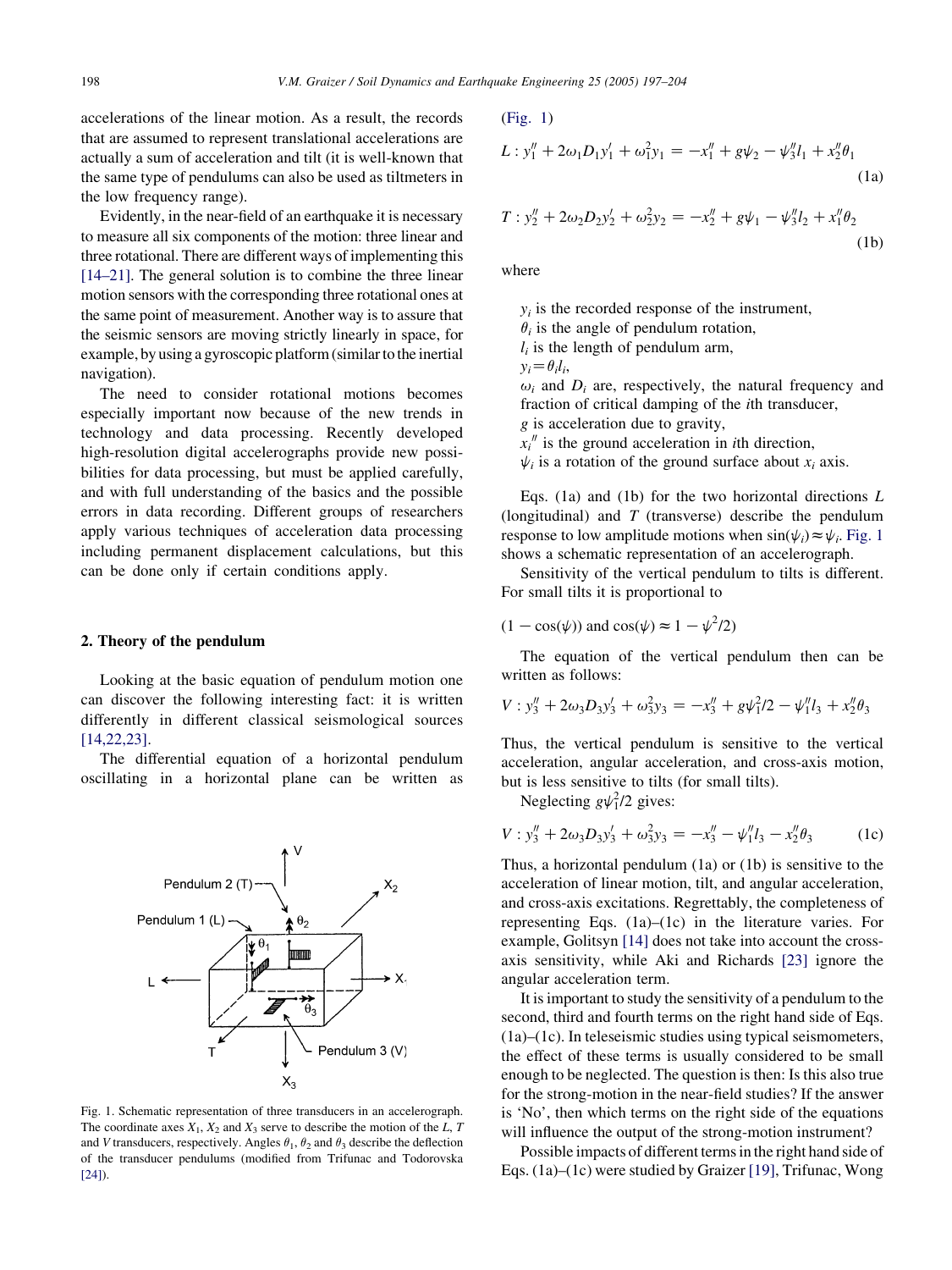and Todorovska [\[24–26\].](#page-7-0) Based on numerical simulations performed for a number of typical strong-motion instruments, Graizer [\[19\]](#page-7-0) concluded that tilts could influence significantly the output of the horizontal pendulums. The effect of angular acceleration is significant for instruments with a long pendulum arm, as in the case of classical seismometers, but is small for typical accelerometers with a short pendulum arm. The effect of cross-axis sensitivity may reach few percents for motions higher than 2 g, and for accelerometers with a natural frequency of 25 Hz. Cross-axis sensitivity is almost negligible for modern accelerometers that have a natural frequency of about 100 Hz. The terms caused by tilting are always present for the horizontal penduli, and cannot be neglected.

For small oscillations, the vertical seismometer is almost not sensitive to tilts, and neglecting the cross-axis sensitivity terms the differential equations of the horizontal and vertical pendulums simplify to:

$$
L: y_1'' + 2\omega_1 D_1 y_1' + \omega_1^2 y_1 = -x_1'' + g\psi_2 \tag{2a}
$$

$$
T: y_2'' + 2\omega_2 D_2 y_2' + \omega_2^2 y_2 = -x_2'' + g\psi_1 \tag{2b}
$$

$$
V: y_3'' + 2\omega_3 D_3 y_3' + \omega_3^2 y_3 = -x_3''
$$
 (2c)

Thus, in a typical strong-motion triaxial instrument the two horizontal sensors are responding to the combination of inputs corresponding to horizontal accelerations and tilts, while the vertical sensor is mainly responding to the vertical acceleration. This may have important consequences, and raises the following questions when dealing with strongmotion records from earthquakes:

- To what extent is tilt responsible for the differences between horizontal and vertical components in longperiods during a real earthquake?
- † Is there a principal difference in spectral content of horizontal and vertical motions, or does this difference mainly result from errors in recording horizontal accelerations which are contaminated with tilt?

The horizontal sensor (see Eqs. (2a) and (2b)) is sensitive to the second derivative of displacement and to tilt. This means that double integration of the Eq. (2a) or (2b) will produce the sum of displacement and double integrated tilt. Assuming that tilt is proportional to velocity [\[24\]](#page-7-0), double integration will give results proportional to the integral of displacement, and the result can look like long-period noise.

Based on Eqs.  $(2a)$ – $(2c)$  we suggest performing a simple test of tri-axial accelerograms: compare long-period components of the two horizontal and one vertical records. If their levels are of the same order, this can give us more confidence in attributing long periods to ground displacement. If the level of long-period motion is significantly higher in the horizontal components, this could possibly be due to tilts.

## 3. Residual displacements and what can be done in absence of recorded rotations (tilts)

Consider the differential equation of pendulum motion in absence of rotations. In this case Eqs. (2a) and (2b) can be simplified and will be similar to the Eq. (2c) for both vertical and horizontal components

$$
y'' + 2\omega Dy' + \omega^2 y = -Vx''
$$
\n(3)

where V represents a magnification factor. The ground displacement  $x(t)$  can be found by integrating recorded output of the instrument  $y(t)$ .

The first algorithm for computation of residual ground displacements from recorded strong motion accelerograms appears to have been given by Bogdanov and Graizer [\[4\]](#page-7-0), and later modified by Graizer [\[5\]](#page-7-0). A key part of the proposed method involves baseline correction that can be accomplished by minimizing the functional (W), which is based on realistic assumptions about minimum velocity at the beginning and at the end of an earthquake ground motion

$$
W = \int_0^{T_1} [x'(t)]^2 dt + \int_{T_2}^T [x'(t)]^2 dt
$$
 (4)

where T is the length of the recorded signal and  $T_1$  and  $T_2$  are times such that  $0 < T_1 < T_2 < T$ . This approach is based on the assumption that time intervals  $[0,T_1]$  and  $[T_2, T]$  can be found during which the ground motion is small compared to the strong motion amplitudes [\[5\].](#page-7-0) A baseline was first approximated by polynomials of up to the third degree, and later up to the higher degrees. In real applications of this method, polynomials of the second to fifth degrees were used for baseline correction.

The challenging part was to convince the seismological community that it is possible to recover residual displacement from records of real accelerographs. The first series of tests were performed with the Soviet film accelerograph SSRZ (very similar to the SMA-1). The instruments were placed on a shake-table (or a specially designed cart), and their permanent displacements were recorded independently by a ruler or a special gauge. Results of the tests were published in a series of papers [\[4,5\]](#page-7-0) and reports. This is the most convincing classical way of testing the methods of data processing. The shake-table tests proved that residual displacement could be recovered from the record. Later, similar tests were performed in 1991 at the Institut de Physique du Globe (Strasbourg, France) and in 1993 with the Kinemetrics FBA, Terra Tech SSA-302, Sundstrand SSD3 and Teledyne SA-220 sensors in cooperation with W. Lee of the US Geological Survey in Menlo Park (1993).

During the first series of experiments performed at the end of the 1970s, we 'discovered' [\[4,5\]](#page-7-0) that if the instrument is even slightly tilted during its movement, it makes recovery of permanent displacement almost impossible. First, a series of tests were simply performed by sliding the accelerograph along the surface of the table. In this case, to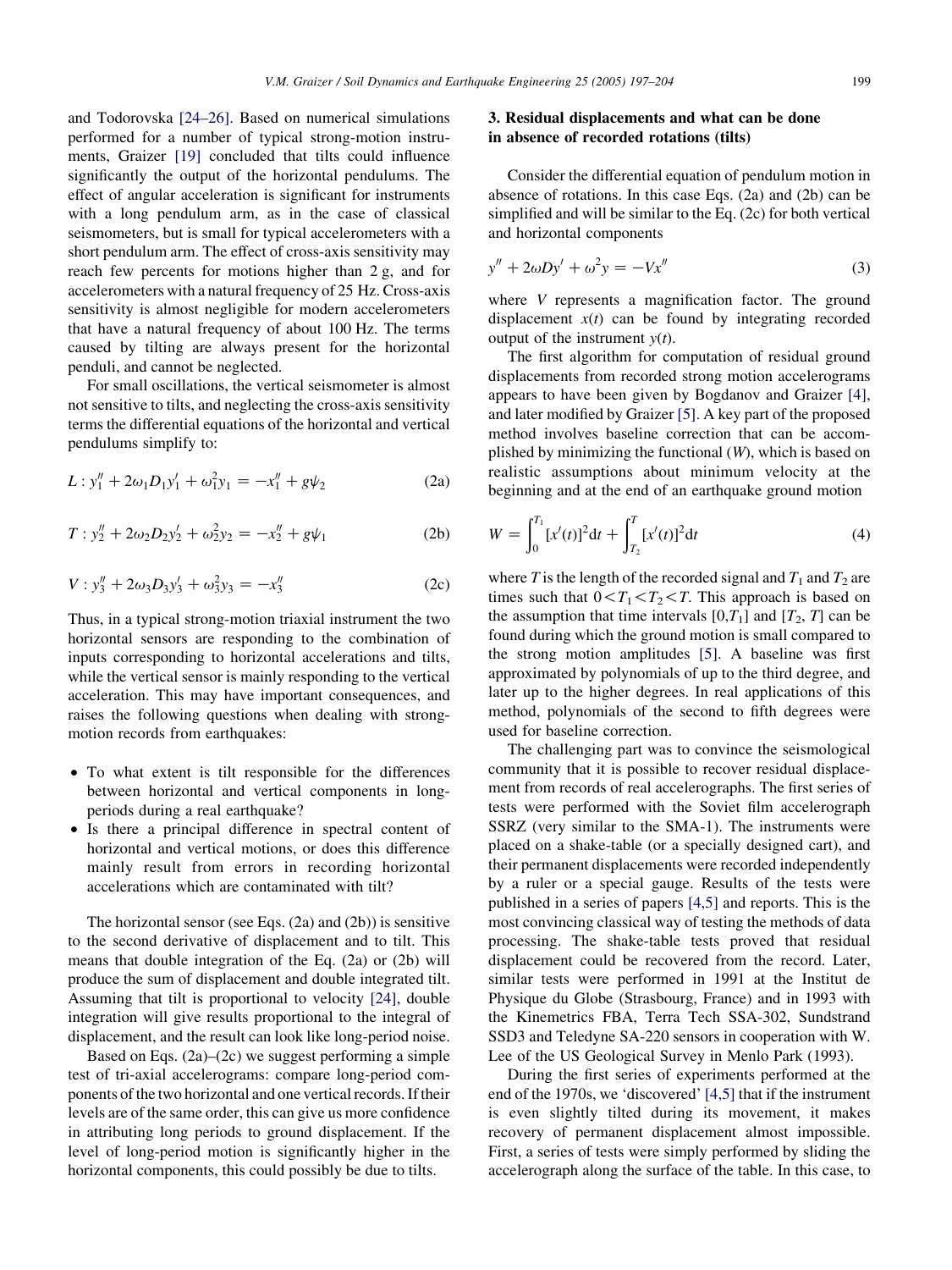<span id="page-3-0"></span>overcome the static friction at the beginning of the motion, tilting of the instrument may occur. To avoid this problem a cart or shake-table was used in later tests [\[5,19,20\]](#page-7-0). Comparisons were also made of results obtained from different instruments installed at the same place, for example, from accelerograph and seismograph [\[5\]](#page-7-0).

Another group of analyses was performed by numerical testing of the algorithm. In this case the ideal (calculated) response of the instrument was distorted by systematic and random errors. This group of tests is valuable because it allows one to study the effects of each factor separately. It also allowed formulation of the requirements for the quality (dynamic range) of the records, necessary to obtain permanent displacements. These tests also showed that random errors in acceleration can result in long-period disturbance after double integration [\[5\]](#page-7-0). In this set of tests it was assumed that random errors have normal distribution with zero mean [\[27\]](#page-7-0). Double integrated random noise may results in additional errors in permanent displacement calculations. Similar to this result, Boore [\[28\]](#page-7-0) concluded



Fig. 2. Comparison of the 'true' displacement and displacement calculated using accelerogram contaminated by simple tilt: (a) test acceleration, (b) tilt with maximum amplitude of 0.6°, (c) true displacement calculated from the test acceleration (dashed line) and displacement calculated from the record contaminated by tilt (full line).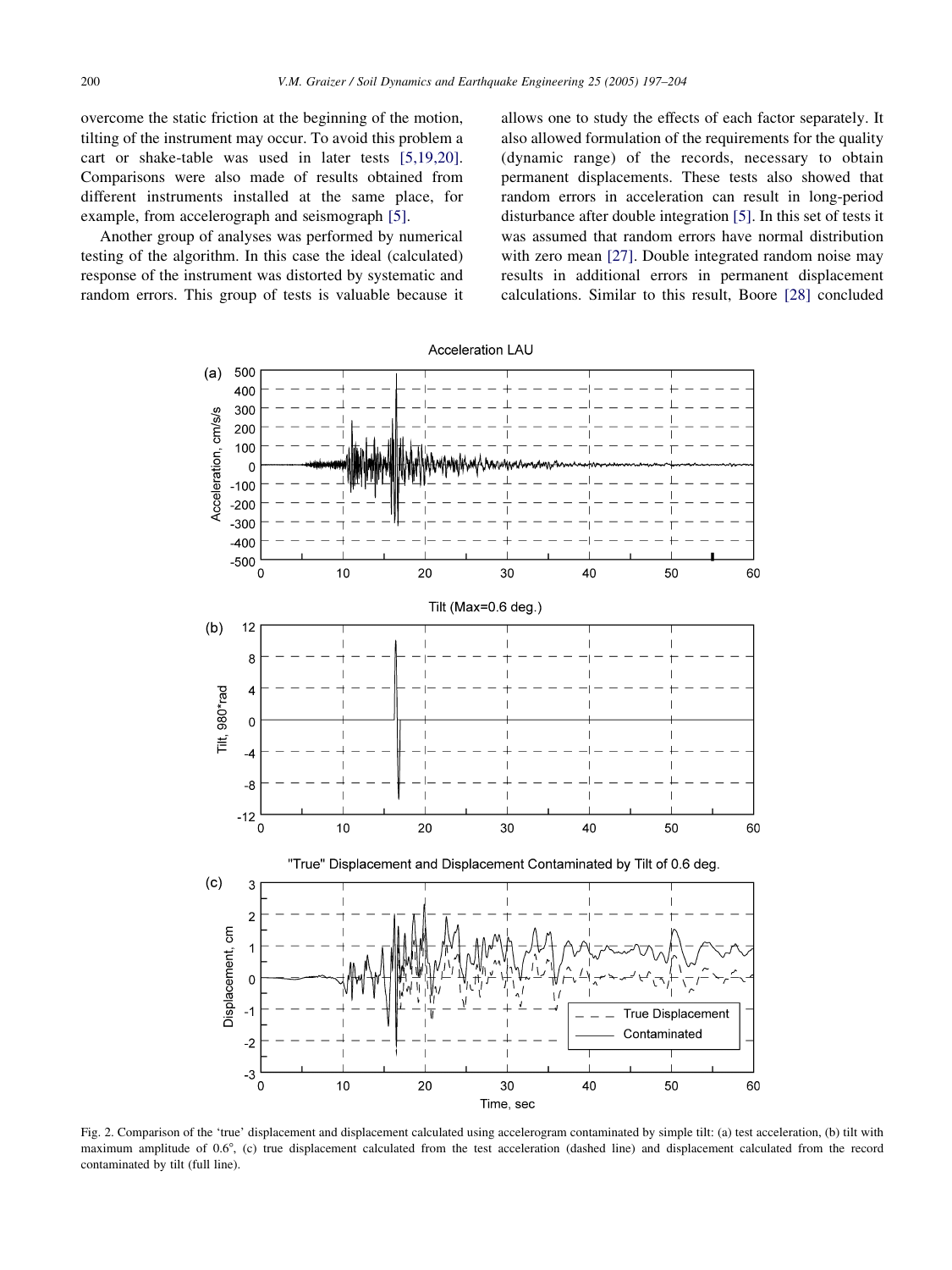<span id="page-4-0"></span>that analog-to-digital conversion of the signal can introduce significant drifts in displacements derived from digitally recorded accelerations.

The results of all these tests lead to a conclusion that processing real accelerograms, to get true ground displacement (including permanent displacement) requires the following conditions to be satisfied:

- 1. The input ground motion must be purely translational, without any tilting or any other natural distortions.
- 2. The record must contain clear beginning and ending parts with relatively small amplitudes to allow the baseline correction.
- 3. The signal to noise level of the record must be high enough, at least 40 dB.

Compliance with the second and third conditions is usually possible (and can be verified), especially for digital records. But the first condition cannot be verified unless independent measurements of rotations are performed.



Fig. 3. Comparison of the 'true' displacement and displacement calculated using accelerogram contaminated by 'realistic' tilt: (a) test acceleration, (b) tilt with maximum amplitude of 0.3°, (c) true displacement calculated from the test acceleration (dashed line) and displacement calculated from the record contaminated by tilt (full line).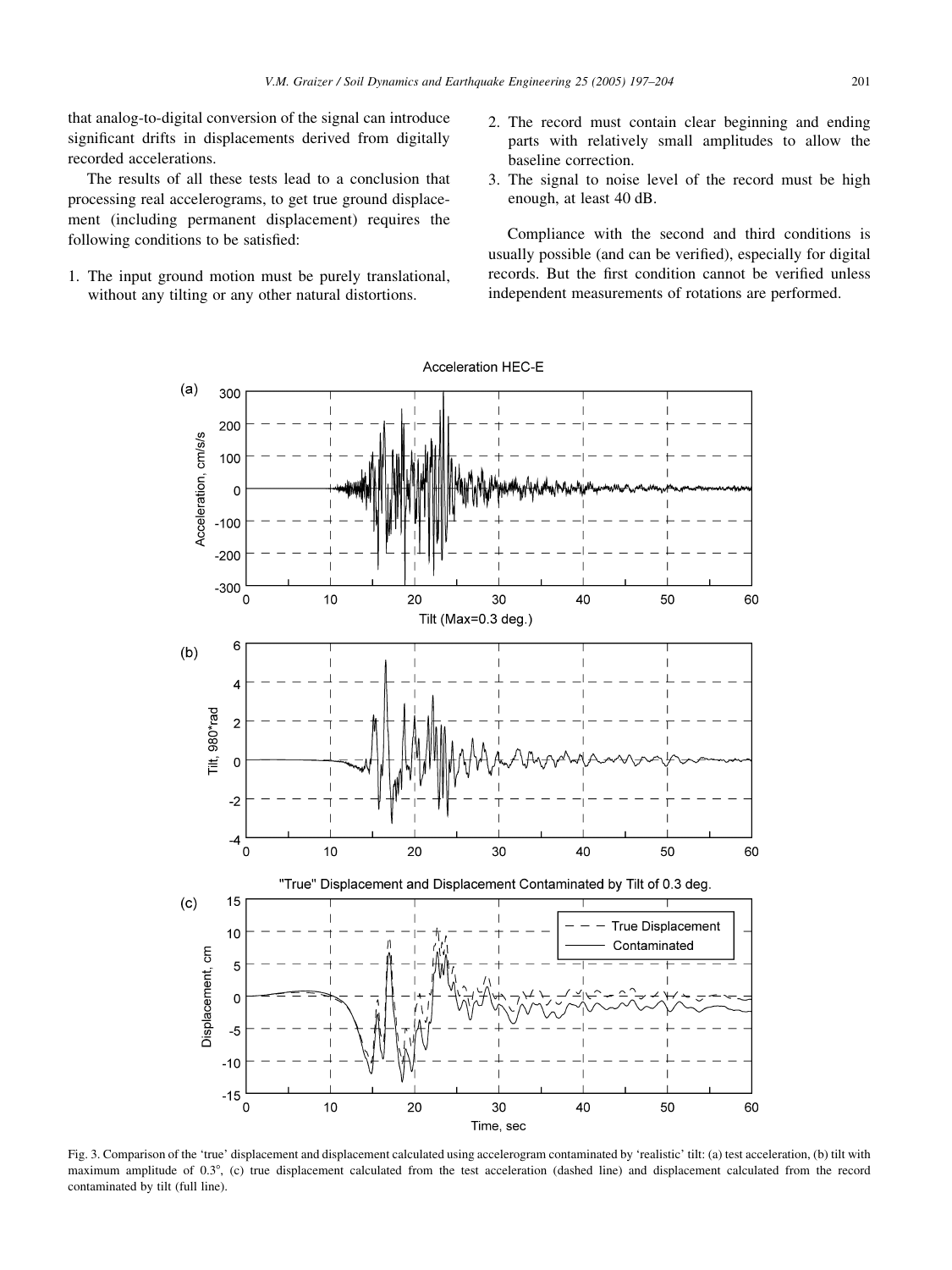## <span id="page-5-0"></span>4. Numerical tests of the effects of tilt on computations of displacement

Tests were performed to study the influence of tilt on the ability of numerical algorithms to compute displacements, including permanent displacement. [Fig. 2](#page-3-0) shows the first test in which the acceleration record was 'contaminated' by tilt. The record was produced by correcting the accelerogram of the Northridge earthquake, recorded at Los Angeles— University Hospital Grounds (LAU). The test record was processed using the standard CSMIP procedure of filtering

(same as the procedure of Trifunac [\[1\]\)](#page-7-0). This test acceleration record does not have any long periods, and when integrated twice does not produce permanent displacement ([Fig. 2c](#page-3-0), dashed line).

The ideal test acceleration record ([Fig. 2a](#page-3-0)) was contaminated by tilt record shown in [Fig. 2b](#page-3-0). The maximum amplitude of tilt was  $0.6^\circ$ , and had a simple shape of one period of a sinusoid (with a period of  $\sim 0.7$  s). The maximum amplitude of acceleration resulting from tilt alone is about 2% of the peak translational acceleration. The displacement calculated by double integration of



Fig. 4. Comparison of the 'true' displacement and displacement calculated using accelerogram contaminated by realistic tilt: (a) test acceleration, (b) tilt with maximum amplitude of 0.1°, (c) true displacement calculated from the test acceleration (dashed line) and displacement calculated from the record contaminated by tilt (dotted line), and displacement obtained using Graizer's algorithm for baseline correction.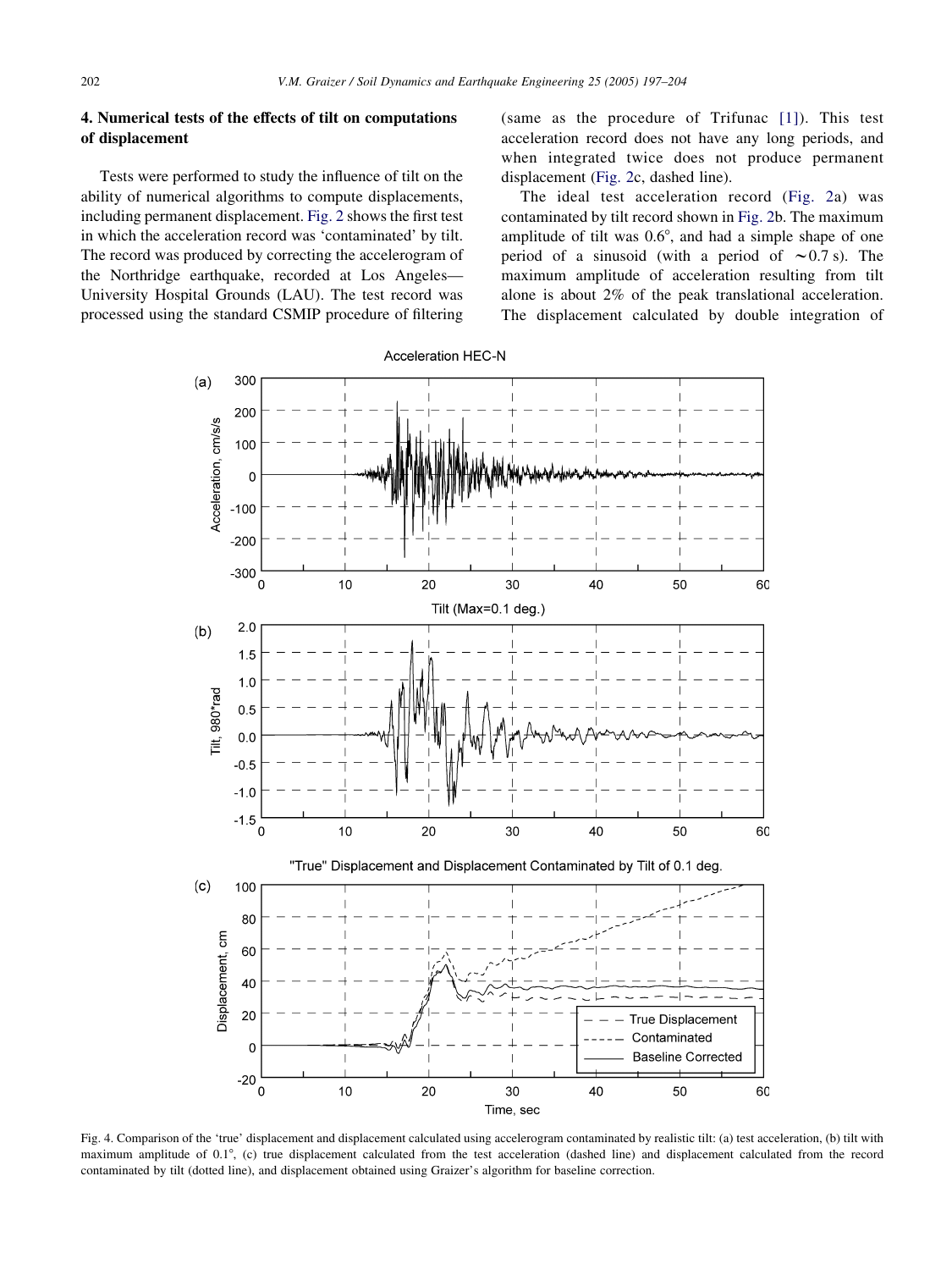the acceleration record contaminated by tilt (ideal record  $+$ tilt record) produces displacements ([Fig. 2c](#page-3-0), full line) that look like a perfect case of displacement with permanent displacement.

In the second test a record that does not contain permanent displacements ([Fig. 3](#page-4-0)c, dashed line) was also contaminated by tilt. This record was created by using the corrected displacement curve from the Hector station during the Hector Mine earthquake (E-W component, HEC-E). It was assumed that this specific solution is an ideal ground motion with the corresponding ideal acceleration shown in [Fig. 3](#page-4-0)a.

The tilt record was generated based on the assumption that the tilt spectrum is proportional to the ground velocity spectrum [\[24\].](#page-7-0) The ground velocity curve was normalized to the maximum amplitude corresponding to the tilt of  $0.3^\circ$ . In this case maximum amplitude of tilt motion  $(g\psi)$  was about 1.7% of the peak translational acceleration. [Fig. 3](#page-4-0)c then shows the two following curves: (1) true or ideal displacement (dashed line), and (2) displacement obtained by double integration of true acceleration contaminated by tilt (full line).

Results of these experiments ([Figs. 2 and 3\)](#page-3-0) show that short and long tilting of the instrument during an earthquake motion can result in what appears as permanent displacement of the ground. If tilting occurs during the strong motion it may look like a realistic permanent ground displacement.

The results of the third test are shown in [Fig. 4](#page-5-0). The record that contains permanent displacements [\(Fig. 4a](#page-5-0)) was contaminated by tilt. This record was created by using the corrected displacement curve from the Hector station during the Hector Mine earthquake (N-S component, HEC-N). It was assumed that this specific solution is an ideal ground motion with the corresponding ideal acceleration shown in [Fig. 4](#page-5-0)a. As for the previous test, the tilt record was generated based on the assumption that the tilt spectrum is proportional to the ground velocity spectrum [\[24\]](#page-7-0). The ground velocity curve was normalized to the maximum amplitude corresponding to the tilt of  $0.1^\circ$ . In this case maximum amplitude of tilt motion  $(g\psi)$  was less than 1% of peak translational acceleration. [Fig. 4](#page-5-0)c shows the following three curves: (3) true or ideal displacement (dashed line), (4) displacement obtained by double integration of true acceleration contaminated by tilt (dotted line), (5) displacement calculated using Graizer's algorithm for baseline correction [\[5\]](#page-7-0) (full line). Application of the baseline correction algorithm [\[5\]](#page-7-0) makes the displacement solution look very real. It produces an error of about 21% in permanent displacement calculation.

These tests examples are applicable to accelerograms from horizontal sensors. The results shown in [Figs. 2–4](#page-3-0) clearly demonstrate that tilt can contaminate results of ground motion calculations with what resembles permanent displacement. Their influence will result in non-reliable permanent displacement.

Tilt can also result in differences in the long-period component of the horizontal and vertical motions, since the vertical pendulum is much less sensitive to tilts than the horizontal ones. Thus, only records of vertical sensors (for tilts less than  $\sim 10^{\circ}$  can be used for permanent displacement calculations.

The above results show that only a six-component accelerometer (measuring three translations and three rotations) or a three-component accelerometer in combination with gyroscopes (similar to those used in inertial navigation) allow reliable measurements of permanent displacements from recorded accelerograms. Coming back to the analysis of existing three component accelerograms, it is possible to conclude that conservative procedure developed by Trifunac and Lee [\[1,2\]](#page-7-0) and other similar ones are the only way for routine processing of existing strongmotion data.

## 5. Conclusions

Analysis of the response of pendular accelerometers to complex input motion that includes translational and rotational components was performed. It is shown that even for small oscillations pendulum is sensitive to the translational acceleration, angular acceleration, cross-axis motion and tilt.

Strong-motion instruments which are used in seismological and earthquake engineering measurements, are sensitive not only to the translational motion, but also to tilt. This sensitivity can be neglected in some far-field measurements, but must be included in the near-field studies. Numerical experiments demonstrate that ignoring the tilt effects in strong-motion studies can introduce longperiod errors, especially for calculation of residual displacements. In contrast to horizontal sensors, vertical sensors are less sensitive to tilt. This makes them potentially more usable for the long-period and residual displacement calculations.

Conservative methods of strong-motion data processing that involve filtering in a limited frequency band have a clear advantage, especially for routine data processing, because digital filters can eliminate the long-period components partially introduced by tilting.

Thus it is desirable to start measuring the rotational components of the strong-ground motion in combination with measurements of translational motion in the vicinity of active faults.

### Acknowledgements

I would like to thank Tony Shakal for his suggestions and discussions. I also like to thank Mihailo Trifunac for his support to this publication and review of the manuscript that lead to significant improvements.